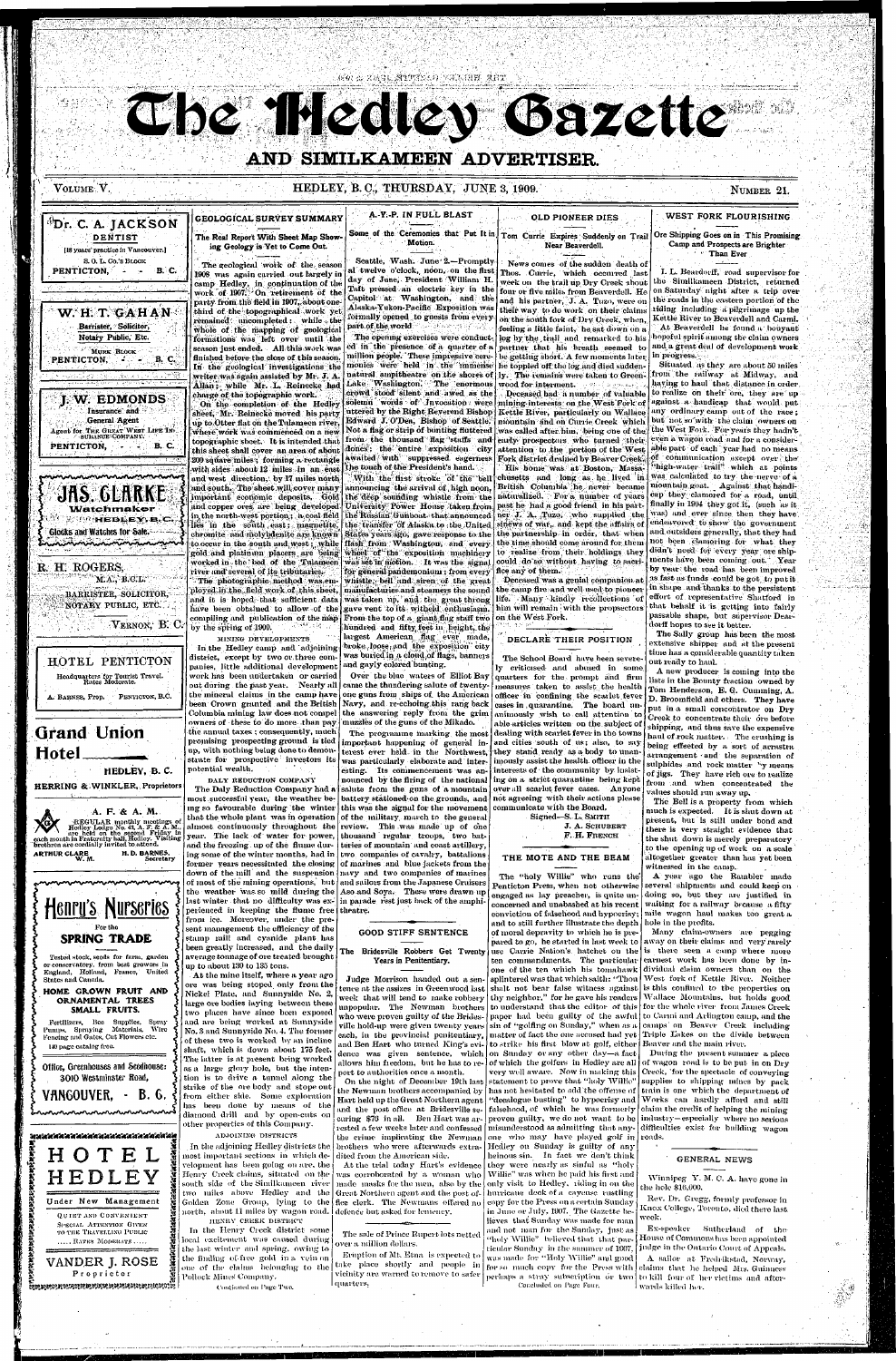# KNI ARAK ATTENAR TELEV GAZETTE JUME 3, 1909.



#### Subscriptions in Advance

(United States)..................... 2.50

#### **Advertising Rates** Measurement, 12 lines to the inch.

Land Notices-Cortificates of napprovement, etc.<br>\$7.00 for 60-day notices, and \$5.00 for 30-day notices.

**Transient Advertisements—not** exceeding one insertion. 25 cents for each subsequent insertion. Over one inch.<br>10 cents per line for first insertion over one inch.<br>10 cents per line for first insertion and 5<br>cents per lin

**Contract Advertisements—One in any one on**<br>Contract Advertisements—One inch per month<br>SL25; over 1 inch and up to 4 inches, \$1.00<br>per inch per month. To constant advertisers<br>taking larger space than four inches, on<br>applic of time.

Se mass.<br>Advertisements will be changed once every<br>month if advertiser desires, without any extra<br>charge. For changes oftener than once a month<br>the price of composition will be charged at<br>regular rates.

Changes for contract advertisements should<br>be in the office by noon on Tuesday to secure<br>attention for that week's issue.

A. MEGRAW, Managing Editor.



#### CAPITAL AND LABOR **CO-PARTNERSHIP**

(Toronto World.) Co-partnership as a means of unifying the interests of capital

and labor is attracting considerable attention in England at the present monent. It is not new either, as a principle, or in its practical application, but re- dikes of andesitic and lamprophyric Alberta and Saskatchewan, has been cent events, notably the accep- character occupy these fissures. The tance of the scheme proposed by Sir Christopher Furness in connection with his extensive shipbuilding business has given it a fresh impetus. Already progress has been made during the last twenty years and sufficient data have been accumulated to satisfy even the most skeptical that co-partnership arrangements between employers and employed are not only perfectly feasible, but remarkably successful. Some time ago an important address was delivered on the subject by Mr. A. J. Balfour. leader of the Conservative party, in his capacity of president of the Labor Co-partnership Association. Industrial copartnership in his view was not a plan which looked well only on paper, nor a method of dealing with industrial problems ed. which commended itself to the theorist, but which the practical man repudiated. He pointed to the actual facts of contemporary industry as proving that the general scheme the association advocated was one which if tried in the proper manner and by the proper people could produce all those happy results which its sanguine originators hoped from it. Their ideal was complete co-partnership, said Mr. Balfour, and he explained it as meaning that all those who carried on the work should be associated as partners in all that the work brought in.

, जेल्ला अव्यक्ति कल्ला the comments thereon are not calculted a to do Vancouver much good abroad. In many parts of Canada exceeding regret was felt at the churlish manner in which a section of Vancouverites behaved, and that city as a whole must suffer for allowing them to dominate. Besides being the allies of Britain, a circumstance that alone should have been a passport to any part of the British dominions and calling for civility and courtesy, the Japanese navy have shown themselves worthy of respect and honor. The little local frictions that have existed in Vancouver at various times on the labor question was no excuse for incivility to the crews of these Japanese cruisers. It was not a question of several thousand oriental immigrants swarming our shores, for possibly not a single Jap jackie in the bunch could have been induced to desert his ship, and there was neither sense nor manners in the treatment meted out at the dictation of firebrand agitators.

# Geological Survey Summary

Continued from Page One This Company owns five Crown granted mineral claims, on which a great deal of prospecting has been done by tunnels, shafts and open-cuts. GEOLOGY OF THE HENRY CREEK

DISTRICT. The country rocks of these claims are interbedded limestones, argillites, and black volcanic tuffs, belonging probably to a higher horizon than the factors. limestones and quartzities of Hedley. A stock of monzonite resembling the darker variety of the Hedley monzonite cuts these sediments and occasionally sends off tongues into the sediments. The sediments stand in an almost vertical attitude and strike north and south. Fissures have been developed in these in a north and south direction, and in many cases lower workings are on a strong and well defined fissure, which has been explored for nearly 400 feet. This fissure varies in width from a few inches up to ten or twelve feet, and is filled with crushed and broken rock, traversed by small quartz veins which cement the broken fragments. Mispickel occurs abundantly in the main fissure, besides appearing in considerable amount in the numerous small parting planes which traverse the sedimentary rocks in the neighborhood of the monzonite. The upper workings of these claims are on a well defined quartz lead, which cuts both the sediments and the monzonite. The quartz is well mineralized with mispickel, pyrite, and galena, and is said to carry good values in gold in the sedimentary rocks. In the monzonite the values are not sufficiently high to induce prospecting. Many claims have recently been taken up in this neighboshood, and on some of those laying to the east of the Pollock mines there are indications that values in silver may be obtain-

videos, is cut by a harge batholithic mass of coarse reddish granite. Later in age than all of the abovementioned rocks, an intrusion of granite porphyry of dyke like proportions has been injected between the sediments and the coarse grained granite, exhibiting well marked contacts with each of these rocks.

The four mineral claims have been staked on a well defined and persistent quartz vein which can be traced by its outcrop for about 1,000 feet in an east and west direction. This vein cuts both the fine 'grained granite' and the sediments. In the granite it occupies a strong fissure varying in width from two to four feet, but on passing into the sediments, it appears to split up into four or five smaller veins which become lost under the drift and may possibly pinch out altogether.

It is a true fissure vein, and, in the granite when not much oxidized and well exposed-shows a well marked banded structure due probably to the filling of an open space. In the sediments, and in the contact zone where oxidation goes deeper; the true nature of the vein is not so apparent. The gangue is a hard, white quartz and the ore minerals found in it are pryite, arsenopyrite, zinc blende and chalcopyrite. Besides the secondary minerals due to oxidation and surface alterations, a later fracturing of the vein has taken place and these fractures filled with secondary sulphides. The walls of the vein are clean and often show slickensided faces. The values are in gold and are said to be lower in the granite than in either the | contact zone or the sediments. On panning some of the oxidized ore of the surface, a number of very fine colours of gold are obtained among the arsenopyrite concentrates in the bottom of the pan. The value of the property will depend to a large extent on the size and persistence of the veins where they lie in the sediments but sufficient work has not yet been done to demonstrate either of these



High price of wheat has closed down many flour mills in Manitoba and Ontario, with the result that a flour shortage is being precipitated.

mass :—<br>commencing at a post planted at the north-cast corner of Lot 619, thence south-westerly<br>cast corner of Lot 619, thence south-westerly<br>in a south-easterly direction and bounded by<br>Lot 27S, thence north-easterly dir A.G. T. P. loan of a million dollars, the interest on which is guaanteed by over-subscribed in London. Illinois has abolished the death pen-HENRY LEE Dated at Fairview, May 28th 1909. alty, which is to be substituted by life imprisonment. A bill passed by the Illinois legisla-THE ture voiding all leases that prohibit children in apartment houses has been signed by the government.



(1). Liberal Policy Conditions-Generous Cash and Paid-up Values. Automatically Extended In-

surance.

 $(2)$ . Progressive and Efficient

#### EDITORIAL COMMENTS

The demeanor of Canadian towns on the Pacific in connection with reception of the Japanese cruisers appears to have come under the notice of  $|$  very fine grained microcous granite,

#### GOLDEN ZONE GROUP

Another important group of claims on which a small 5-stamp -mill has recently been crected and considerable development work done, is the Golden Zone group lying on the headwaters of one of the branches of Twenty-mile creek, about 11 miles from Hedley. This group consists of four claims lying at an elevation of about 5,900 ft. above sea level. They were first located in 1900 by the present owners, who had been doing development work on them annually until a year ago when a 5-stamp mill was brought in and erected on the ground. Actual milling of ore began about the beginning of August, but owing to a lack of water there were numerous interruptions, and about three weeks later the plant had to close down.

#### The geological conditions on this group are as follows :---

A belt of sedimentary rocks consisting of limestones, quartzites and some tuffs covers the northern portion of the claims running from east to west across all of them. On the two western claims these sediments are cut by a the United States press, and and to the south this fine grained  $6a2b$  the J00 D601.

#### METEOROLOGICAL.

The following are the readings showing temperature, etc., for the week ending May. 29:

| AT THE MINE.                      |       |                   |   |
|-----------------------------------|-------|-------------------|---|
| Maximum                           |       | Minimum           |   |
| May 23<br>60                      |       | 29                |   |
| 60<br>21<br>52                    |       | 28<br>33          |   |
| 26<br>37.                         |       | 30                |   |
| 27<br>38                          |       | 29                |   |
| 46<br>28                          |       | 27                |   |
| ×<br>43                           |       | 27                |   |
| Average maximum temperature 48.   |       |                   |   |
| Average minimum                   | - ते० | 29.               |   |
| Mean temperature                  |       | 38.50             |   |
| Rainfall for the week .72 inches. |       |                   |   |
| Snowfall                          | 17.   | $\epsilon$        |   |
| CORRESPONDING WEEK OF LAST YEAR   |       |                   |   |
| Highest maximum temperature 65.   |       |                   |   |
| Average maximum                   | do    | 52.42             |   |
| Lowest minimum                    | do    | 23                |   |
| Average minimum                   | do    | 26.85             |   |
| Mean                              | do    | 39.63             |   |
| AT THE MILL.                      |       |                   |   |
| Maximum                           |       | Minimum           |   |
| May 23<br>73                      |       | 45                | Ŕ |
| $21 -$<br>75.                     |       | -50               |   |
| 25<br>79                          |       | 55                |   |
| 26<br>69                          |       | 49                |   |
| 27<br>-63                         |       | 39                |   |
| 28<br>63                          |       | 42                |   |
| 29<br>64                          |       | 49                |   |
| Average maximum temperature 69.42 |       |                   |   |
| Average minimum                   | do    | 47.               |   |
| Mean                              | do    | 58.21             |   |
| Rainfall for the week 1.65 inches |       |                   |   |
| Snowfall                          |       |                   |   |
| CORRESPONDING WEEK OF LAST YEAR   |       |                   |   |
| Highest maximum temperature 73    |       |                   |   |
| Average<br>-do                    | do    | 65.57             |   |
| Lowest minimum                    | do    | 35.               |   |
| do<br>Average                     | do    | 40.71             |   |
| Mean                              | do    | 51.8 <sup>5</sup> |   |
|                                   |       |                   |   |
|                                   |       |                   |   |
| F O R                             |       |                   |   |
|                                   |       |                   |   |
| <b>Gommergial Printing</b>        |       |                   |   |

TRY THE

Management-Low Expenses and Growing Business. Well and Profitably Invested Funds. Favorable Mortality Expe-**NEW** rience. Expanding Profits to Policyholders. **ZEALAND** POLICY IN THIS COM-PANY PAYS HOTEI You are invited to join its ever-expanding household, to become a partner in its ever-JOHN JACKSON, Proprietor growing business, and to share' equitably in all its benefits. Everything New and First-Glass Full Information from Head Office, Waterloo, Ont., or from : Bar supplied with the Choicest William J. Twiss Liquors and Cigars, and Special . MANAGER. Attention paid to the Table. Fee Block, - 570 Granville St. VANCOUVER, B.C. PALAGE A, MEGRAW, Local Agent. Livery, Feed & Sale Stables —— HEDLEY, B. C. — Houses to Let. If A good stock of Horses and Rigs on | Roomed House, Furnished, with good gard Hand. If Orders for Teaming -\$15.00 per month. promptly attended to. **STAGE LINE** Stage - ally, leaving Hedley 8 .a. m. and arriving at Keremeos at 11 a. m. connecting with Penticton stage and Great Northern Railway. Office of Dominion Express Gompany. WOOD FOR SALE! Phone II. - INNIS BROS. Proprietors.  $Try$ Victoria Cross

 $21 - 10$ 

CEYLON TEA. Pure and Invigorating.

Hoomed Cottage-\$10.00 per month. 3 Roomed Cottage-\$3.00 per month. АРРЫҮ ТО F. H. FRENCH. IN THE SUPREME COURT O **BRITISH COLUMBIA IN** PROBATE. IN THE MATTER OF WILLIAM GEORO WEST, DECEASED. IN THE MATTER OF THE "OFFICIA ADMINISTRATORS' ACT." NOTICE IS HEREBY GIVEN that by<br>
order made by his Honour Fred Cald<br>
dated the 10th day of bis Honorable 6.01<br>
dated the 10th day of May, A. D., 1909, t<br>
undersigned was appointed administrator<br>
all and singular the estate

ALL PERSONS having claims against ALLET MEGSONS maying claims against costate of the said deceased are required<br>send the said deceased are required<br>send the same with the particulars thereofdl<br>verified to the undersigned on or before the day of July A, D.,

Dated this 11th day of May A.D. 1999.

ALEC, D. MACINTYRE Official Administrator for the Coun<br>Court, District of Yale, Kamloops, B  $19 - 3$